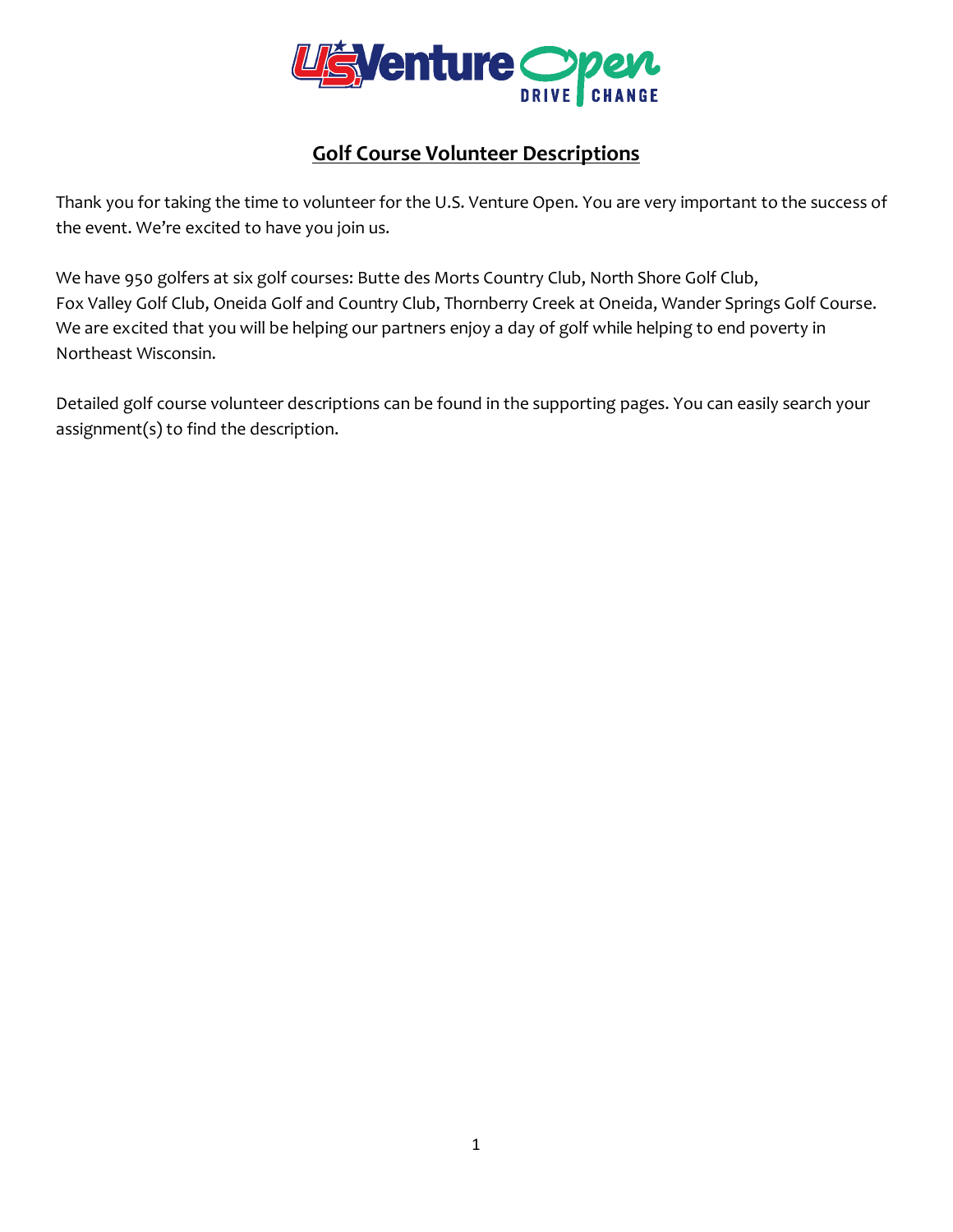

## **COURSE ACCOUNTANT Golf Course Volunteer Description**

#### **GENERAL INFORMATION:**

#### **Arrival Time:**

Please see your individual Volunteer Assignment sheet for your specific arrival time. Be prompt.

### **Tips:**

- Wear sunscreen.
- You may want to wear work clothes for set up and change into your volunteer shirt before the golfers arrive.
- Wear your volunteer shirt and what is comfortable and presentable no holes please.
	- o If you are at North Shore, Oneida, Butte des Morts or Thornberry, please do not wear denim.
- Your course has a Course Coordinator who is in charge of all course activities. When you arrive, there will be a volunteer lead to explain your job details.

### Supplies you will get:

- Pens
- Petty cash and money bags
- A calculator
- Accountant documentation papers

## **DUTIES:**

**1.** Collect and add all profits from Mulligan sales and Shake of the Day at your course, as well as any golfer payments **WHICH MUST BE KEPT SEPARATELY.** *No cash money should be brought to Van Abels, but coordinated to be dropped off at the U.S. Venture Corporate office the next day. Please text the total numbers to Kelly Dakins at Van Abels (920-268-7560).*

**2.** Give cash to those volunteers who need it at par threes and for course games.

**3.** Hand off the course's cash profits to the course accountant.

**4.** Each foursome keeps a scorecard that needs to be tallied and compared to the others. *Add scores and text Kelly Dakins with your course's ONE lowest foursome and golfer names. If there is a tie, please send both the score and names of the foursome.*

**5. Text Kelly Dakins with the top winner of the Shake of the Day from your course.** If there is a tie, draw names and choose one winner.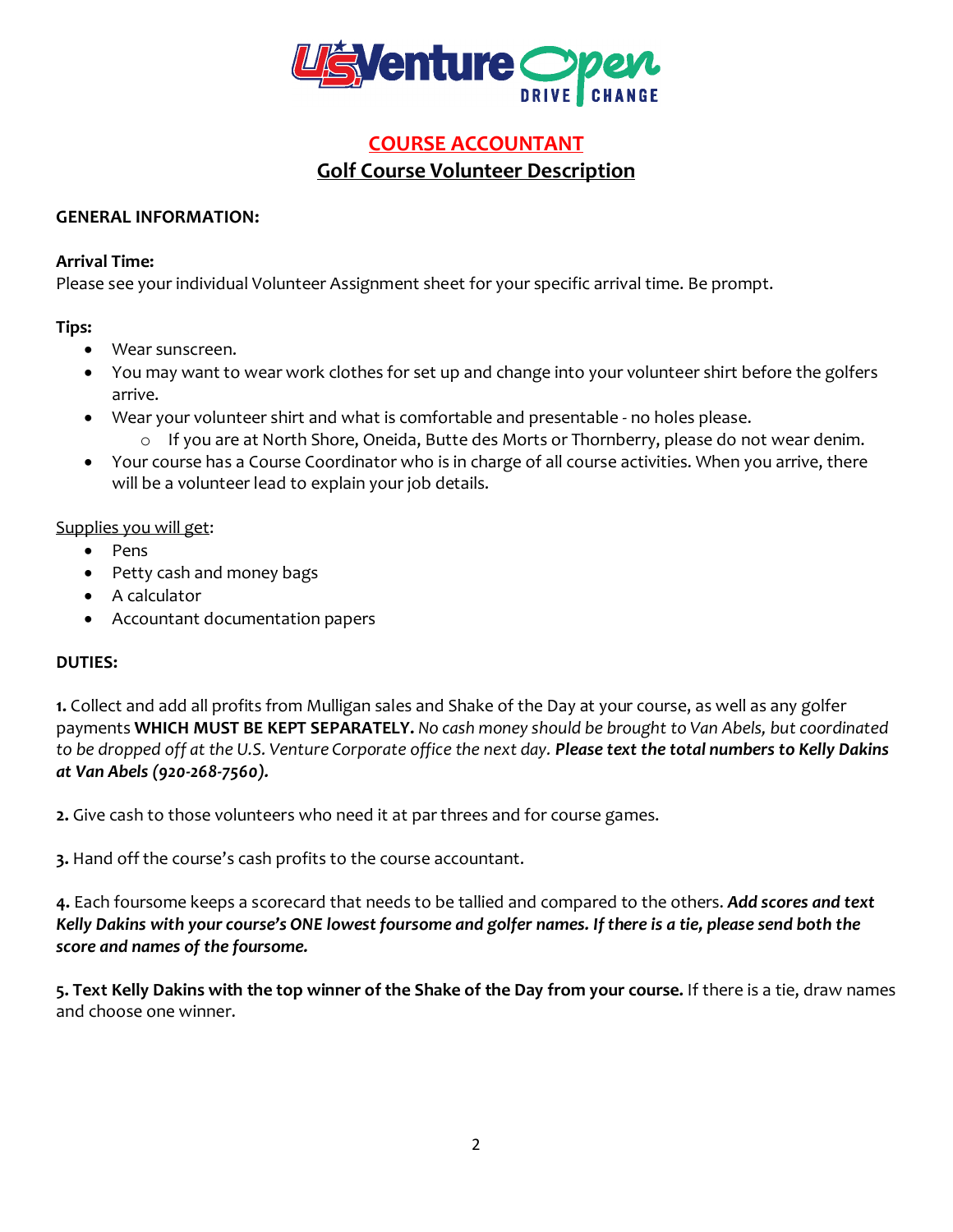

## **REGISTRATION Golf Course Volunteer Description**

#### **GENERAL INFORMATION:**

#### **Arrival Time:**

Please see your individual Volunteer Assignment sheet for your specific arrival time. Be prompt.

#### **Tips:**

- Wear sunscreen.
- You may want to wear work clothes for set up and change into your volunteer shirt before the golfers arrive.
- Wear your volunteer shirt and what is comfortable and presentable no holes please. o If you are at North Shore, Oneida, Butte des Morts or Thornberry, please do not wear denim.
- Your course has a Course Coordinator who is in charge of all course activities. When you arrive, there will be a volunteer lead to explain your job details.

#### **COURSE RESPONSIBILITIES:**

Your role in the registration process is vital not only to the administrative success of the event, but you are the golfers' first impression of the U.S. Venture Open. We are counting on you to help create a welcoming, organized and fun event.

Your main goal is to set the tone for a fun-filled day, as well as present your guest with the impression of familiarity with the day's events. Check them in, sell Mulligans and get them logged into the online auction.

#### Supplies you will get:

- o Registration forms
- o Golfers alphabetically by last name
- o Golfers alphabetically by Partner name
- o Golfers by hole
- o All other golf course registration alphabetically by last name
- o Master Contact List
- o Petty Cash
- o Mulligan Cards
- o Accountant forms
- o Signs
- o Wristbands
- o Misc. supplies: pens, bug spray, medical kit, tape, markers, hand towel & score card receptacles

### DUTIES:

- Welcome Golfers
- Ask if they would like to purchase a Mulligan. Golfers can use a Mulligan when they would like a "do over." If they have purchased a Mulligan for \$5 they can take a new ball and take another shot. The shot replaced by a Mulligan is not added onto their score. The only time a Mulligan does not work is for the hole-in-one prize.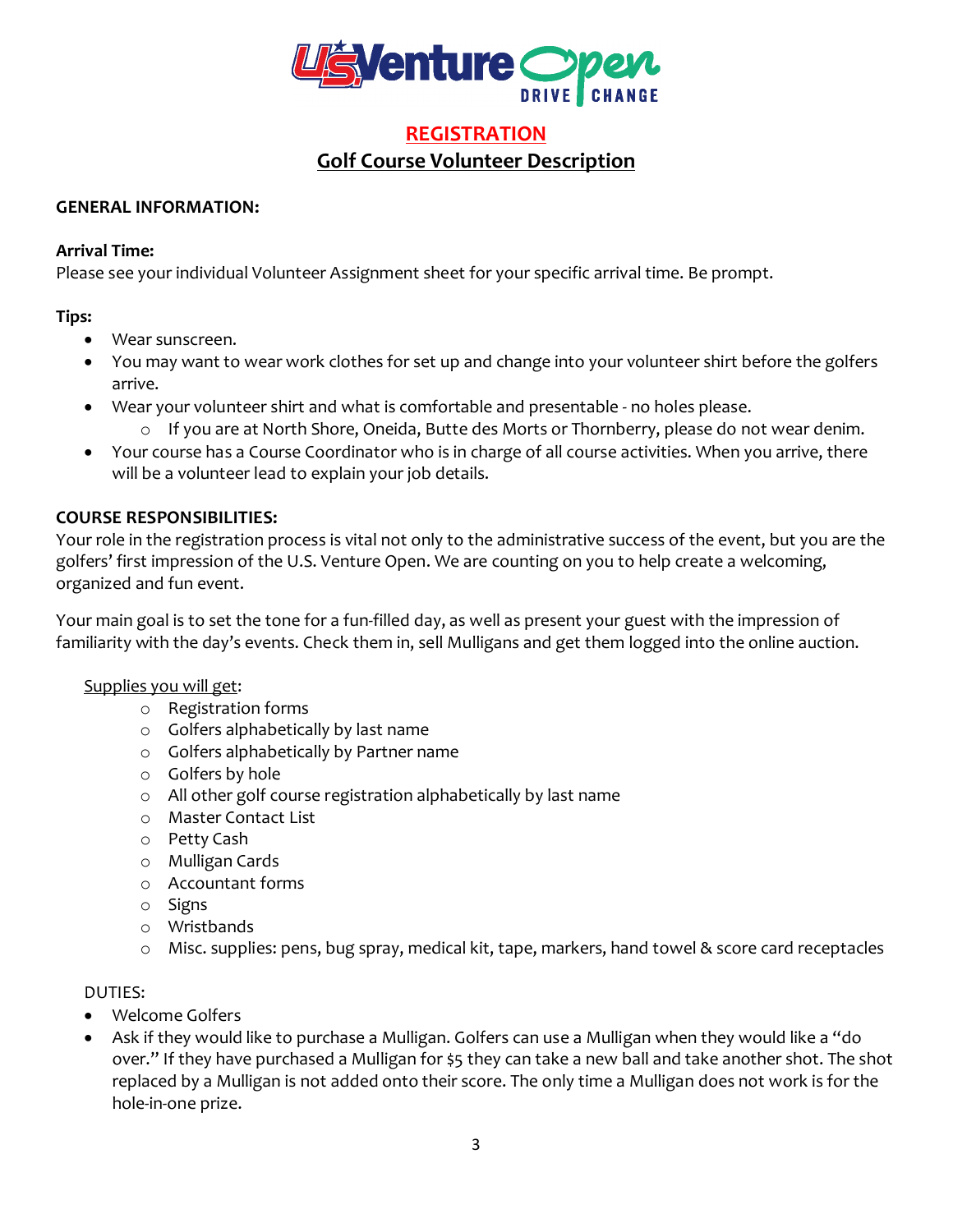

- o Each mulligan is \$5
- o Mark the mulligan card with the number of Mulligans purchased
- o Collect cash/check
- o Mulligans can be purchased online through GiveSmart (mobile auction website). **Text USVO to 762-78**. Instructions will be included in the registration folder.
- o Mulligans can be purchased at the par three holes as well
- Golfers are required to wear a wristband that identifies them as a participant in the U.S. Venture Open. There are two wristband colors.
	- o **Blue** = all golfers. This wristband will get them into Van Abels.
	- o **Red** = golfers attending the VIP reception with the Guest of Honor.
	- o No wristband signals they are not permitted to:
		- Golf = **Blue**
		- Be at Van Abels = **Blue or Red**
		- Be at the VIP reception = **Red**
	- o Help golfer secure blue/red wristband mention that they will need to keep it on for the dinner at Van Abels, along with the orange wristband, in order to get in.
	- o Golfers can enter directly into Van Abel's main tent in the North entrance off of Fassbender Street.
	- o Explain Bidder Number
		- Their assigned number should be on their wristband. Please make sure this is the case.
		- If you have a new golfer, please document clearly their **Name, Partner Name, and Bid Number**.
			- Reassign the bidder number of the golfer they are replacing by giving the new golfer their wristband.
		- **This number will be used during the auction to help identify who had the highest bid for** each item
	- Give golfer their name tag.
		- o Advise them that their name tag shows which hole they start on, which also corresponds to the cart they will be using.
		- o Golfers will need to place their name tag into the plastic nametag holder with a magnetic back. This will need to be returned at Van Abels.
		- o \*\*\***Attendees with pacemakers cannot wear magnetic nametags – please write their name on a sticky nametag in the registration bin.**
- Tell them about the goody bag on their cart. They will find golf balls, tees, sunscreen, hand sanitizer, lip balm, insect repellent, and **two drink tokens for Van Abels**.
- Mention the Guest of Honor
- Golfer picks up U.S. Venture Open t-shirt
- Remind golfers to stop at the exit table to drop off their score card and turn in their hand towels.
- Document no shows, changes, or anything out of the ordinary on your registration papers.
- Each golfer receives a gift at Van Abels if they didn't pick it up at the Welcome Reception.
- Direct them to food and carts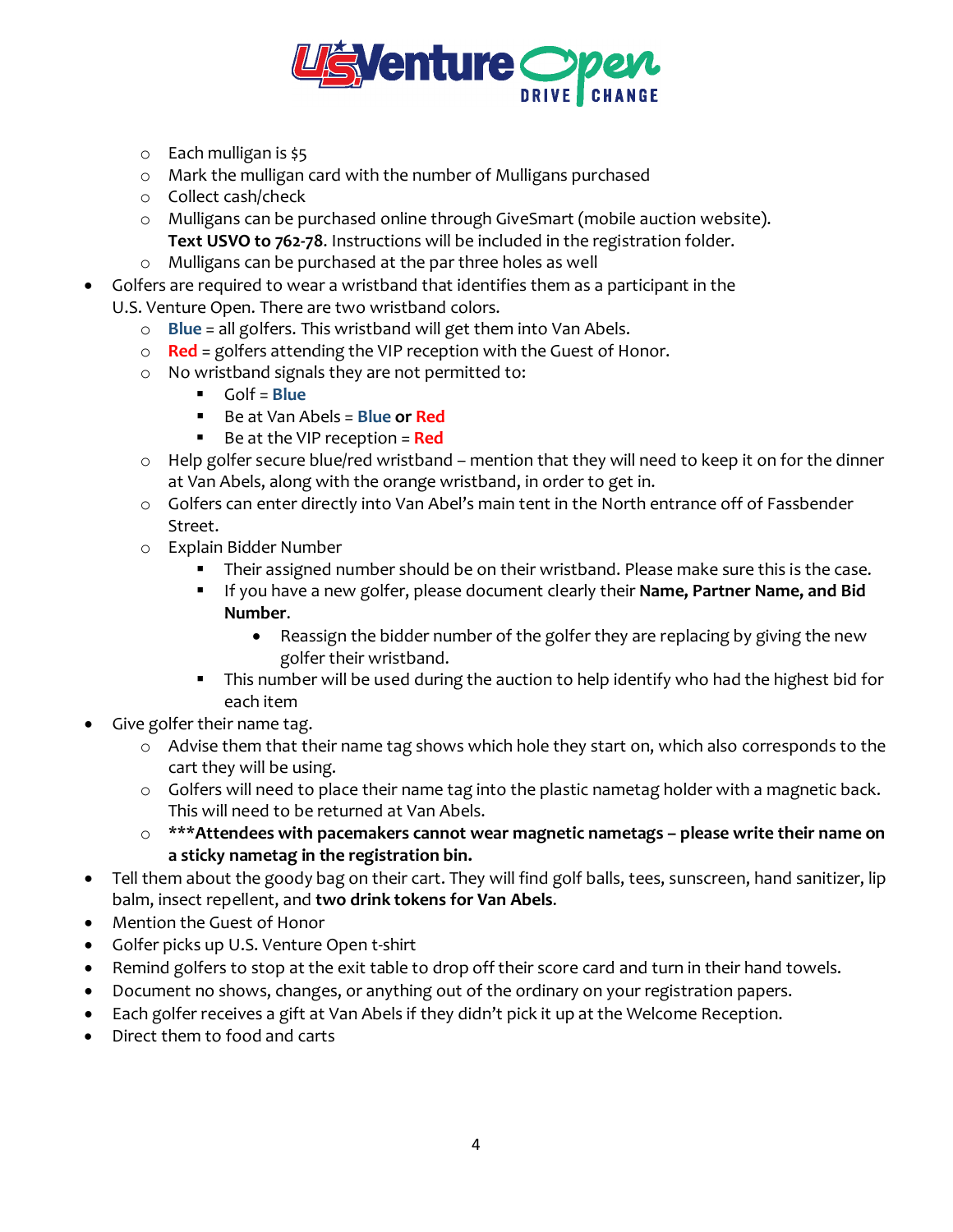

#### **GENERAL INFORMATION:**

#### **Arrival Time:**

Please see your individual Volunteer Assignment sheet for your specific arrival time. Be prompt.

**Tips:** 

- Wear sunscreen, you may want to wear work clothes for set up and change into your volunteer shirt before the golfers arrive.
- Wear your volunteer shirt and what is comfortable and presentable no holes please.
	- o If you are at North Shore, Oneida, Butte des Morts or Thornberry, please do not wear denim.
- Your course has a Course Coordinator who is in charge of all course activities. When you arrive, there will be a volunteer lead to explain your job details.

#### **COURSE DUTIES:**

Your role is to get the courses prepared and looking great for the golfers. You play an integral role in helping to set a positive and efficient tone at the outing.

**1. Canopy Set Up:** Canopies must be set up next to the tee off area at the par three holes that do not have shade. Do not block golfers from teeing off. These are to provide shade for volunteers. Supplies you will get: canopies, course map, hammer, golf cart.

**2. Cooler/Tub Placement, Labeling, & Stocking**: We offer beverages, fruit, and snacks on the par three holes under the canopies. Your job will be to work with your Course Coordinator to define number of coolers needed and cooler/tub signs, loading and placement.

- Supplies you will get:
	- o Coolers/Tubs, Ice, Golf Course map, Golf Cart, Signs, List of par threes to place coolers
	- o Product (beer, soda, water, fruit/snacks) (\*Thornberry coolers will not have beer)

**3. Cart Set Up:** Every golf cart must be prepared for the golfers when they arrive.

- Golfer goody bags include golf balls, tees, sunscreen, hand sanitizer, lip balm, bug wipes, and two drink tokens for Van Abels. Each cart must have two goody bags.
- Towels must go on the carts.
- Course games and hole-in-one information must go on the carts.
- Course score card and pencil must go on the carts. (Provided by Golf Pro at course)
- The course will have the golfer name cart cards on the carts.

**4. Food Prep**: We have fruit available for breakfast and lunch for the golfers upon arrival, so we need help setting up food and utensils. You will help prepare the fruit, snacks and other tasks. A representative from the caterer can better direct you the day of the event.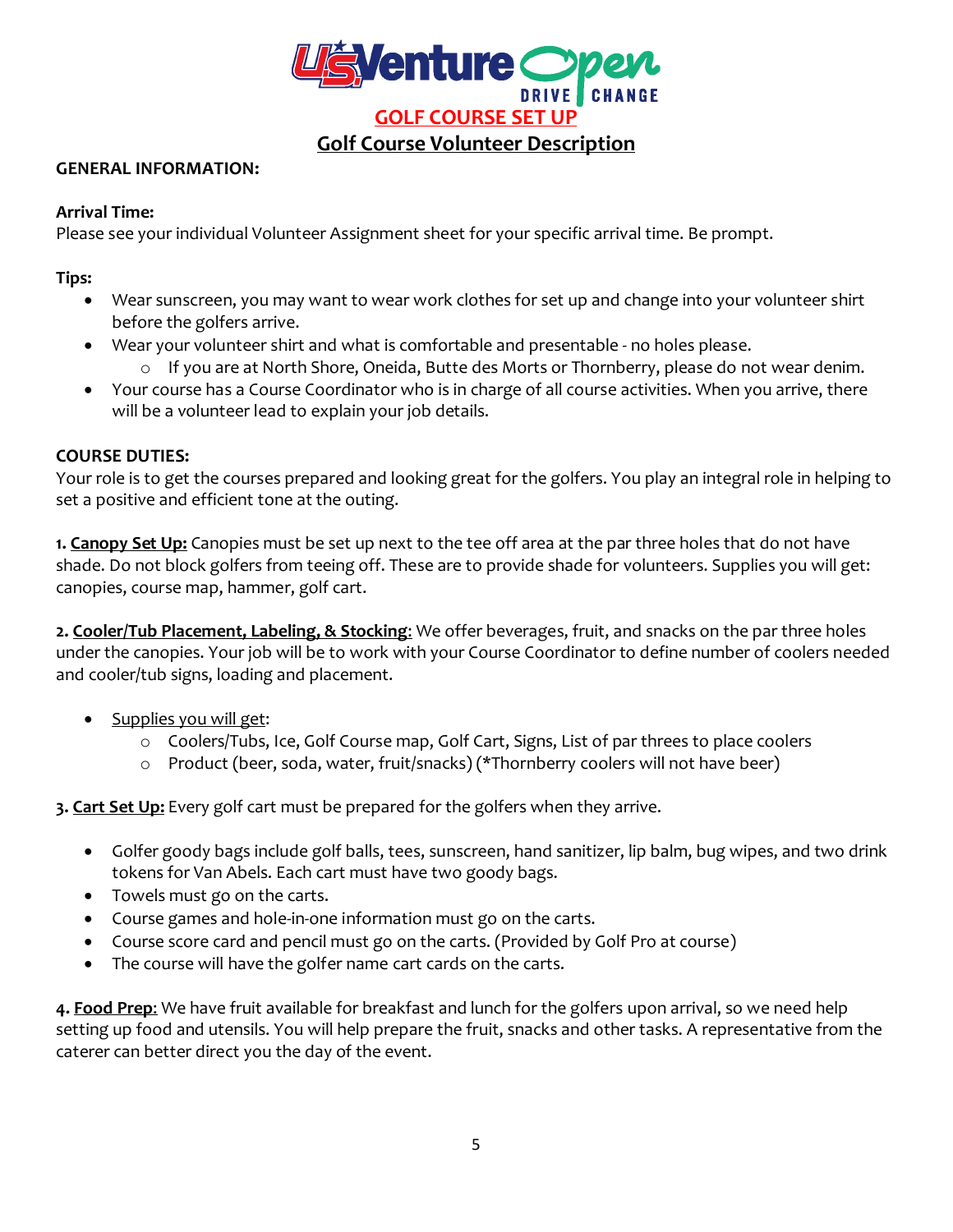

## **Golf Course Volunteer Description**

### **GENERAL INFORMATION:**

#### **Arrival Time:**

Please see your individual Volunteer Assignment sheet for your specific arrival time. Be prompt.

#### **Tips:**

- Wear sunscreen, you may want to wear work clothes for set up and change into your volunteer shirt before the golfers arrive.
- Wear your volunteer shirt and what is comfortable and presentable no holes please.
	- o If you are at North Shore, Oneida, Butte des Morts or Thornberry, please do not wear denim.
- Your course has a Course Coordinator who is in charge of all course activities. When you arrive, there will be a volunteer lead to explain your job details.

#### **COURSE DUTIES:**

Your role is to have fun with the golfers while you work at a par three. Because the par three is a short hole, golfers usually get backed up here. This is your opportunity to have fun with the golfers, but not to hold up the play on the course. Feel free to take photos of golfers having fun and post on social media. Send photos/videos to **Shelley Pakala at 920-213-6695**.

### **THESE ITEMS WILL BE AT YOUR HOLE:**

- A large canopy, if there is no natural shade near the tee box
- 3-4 coolers labeled as "Beer," "Soda," "Diet," "Water," and/or "Fruit/Snacks"
- Pens, Petty cash, money apron, gift cards for game winners, Garbage bags, cans, and recycling bins, Master contact list, Mulligan cards

#### DUTIES:

- **1. Direct golfers**: Ensure the golfers are at the correct hole before they begin golfing. The foursome's starting hole number will be on their name tag.
- **2. Play games with Golfers**: There are various games to choose from with supplies and directions provided for you. A SignUpGenius survey will be sent to the game volunteers at a later date.
- **3. Sell Mulligans**: Mulligans offer golfers a do over. Mulligans cost \$5 each, and each card holds 10 Mulligans. Golfers may purchase Mulligans before they reach you, so be sure to "X" off one Mulligan on their card if they want to use it. Encourage golfers to purchase a Mulligan card if they don't have one already. Mulligans may NOT be used for hole-in-one prizes.
- **4. Hole-in-One**: The golfers have the opportunity to win a prize if they score the **FIRST** hole-in-one at your course. **It's your job to watch them tee off and witness if they hit a hole-in-one.** Mulligans may NOT be used. You must confirm with each golfer that their first shot is for the hole-in-one prize on the course.
- **5. Coolers**: Keep an eye on the coolers under your canopy. If they look to be getting low on beverages or food, alert the volunteers who are driving carts and restocking coolers when they come to your hole.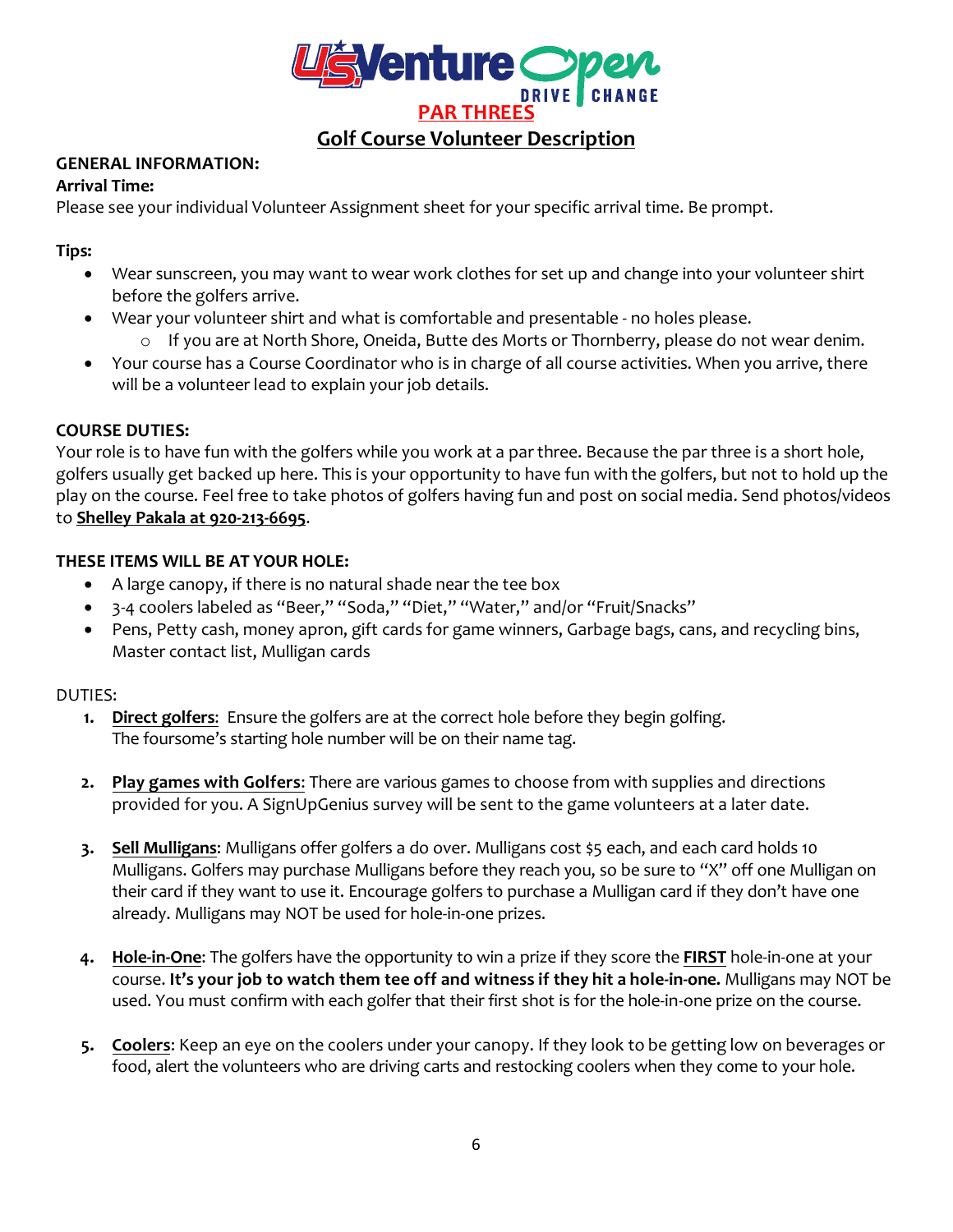

Your job is important because you keep the golfers happy and the golf course looking beautiful. You will be outside all day, keeping coolers restocked, trash off the course, and other similar duties.

### DUTIES:

**1. Stock coolers and tubs**: Each par three will have coolers labeled and filled with water, soda, beer, and fruit/snacks. It is your responsibility to restock the coolers and make sure there is enough ice to keep things cold.

Supplies you will get: - Golf Cart

- 
- Course Map

- Food and beverage products and ice

**2. Replace volunteers working par three holes**: To give our volunteers a break during the day, you may be asked to replace a volunteer for a short time.

**3. Pick up trash**: Because we have food and beverage on the par three holes, these holes have a tendency to collect the most trash and recycling. You may be asked to pick up garbage and recycling on the par threes to keep the course looking clean. Your Course Coordinator will tell you where to leave the garbage and recycling.

Supplies you will get: Carbage Bags

- 
- Cart
- Course Map

**4. Food assistance***:* Food will be served until 2:30 p.m. A representative from the caterer will direct you. You may be asked to stock plates, monitor food freshness, advise if additional food items are necessary, wipe up spills, etc. *Please remain attentive and do not leave your representative, even as down times occur throughout the day.*

Supplies you will get:  $\qquad \qquad$  - Gloves provided by caterer

**5. Grill food**: Begin grilling meat in the morning during setup and throughout the day. The caterer will provide the grilling utensils.

**6. Shake of the Day**: This is a fun and easy game, which consists of counting the number of times a person can shake a certain number on the dice. Instructions for the game will be on the clipboard with the score sheets. Winners announced at Van Abels in evening

Supplies you will get:  $\qquad \qquad$  - Dice – 10 or more

- Dice Box
- Rules
- Shake of the Day Score Sheets
- Petty cash